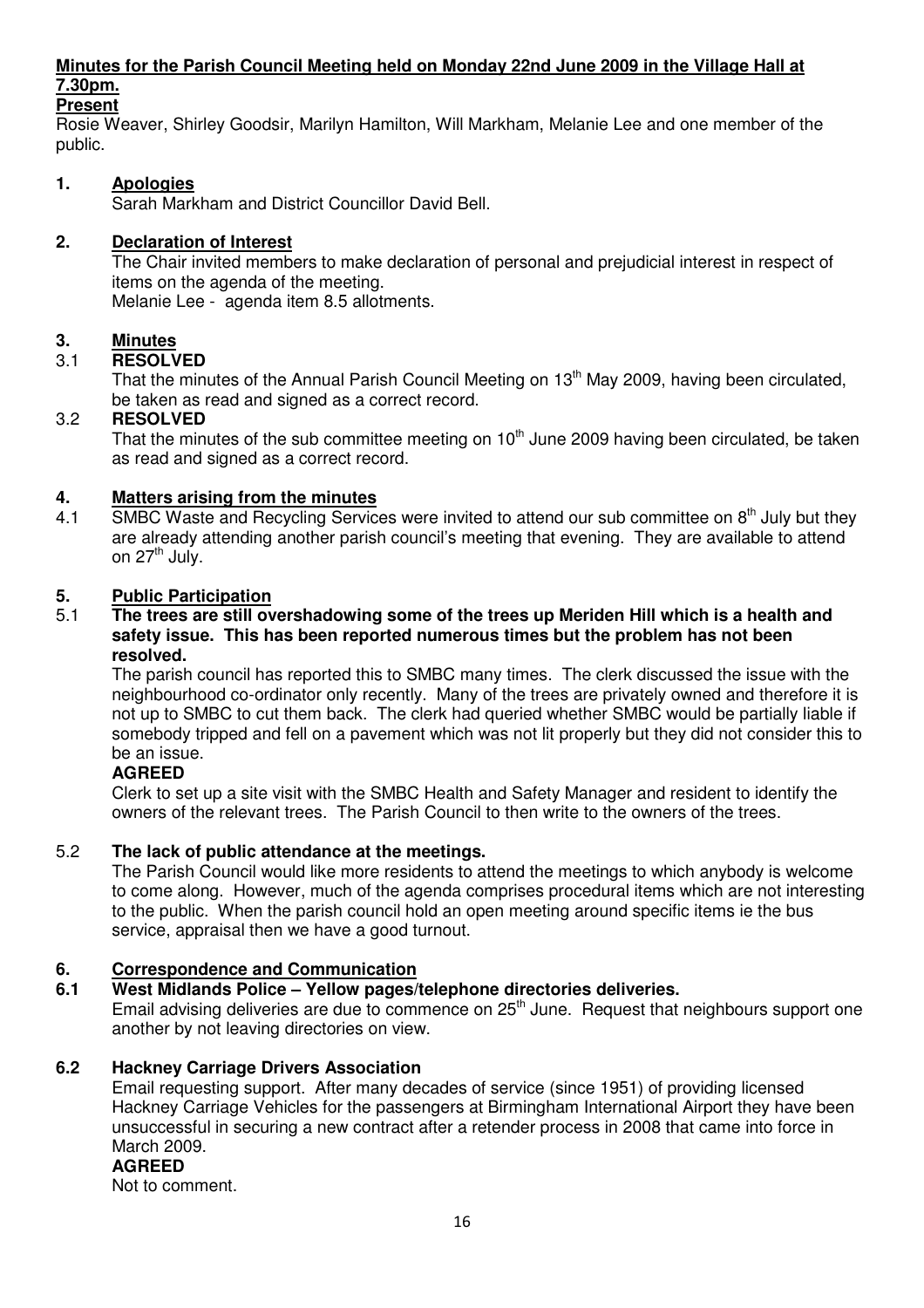# **6.3 SMBC – Shopmobility**

Letter enclosing details of the Shopmobility service. Copy for each councillor. **AGREED** 

To invite them to attend the September sub committee meeting.

# **6.4 Association of the Prosecution of Felons**

Letter confirming that Meriden were awarded 2<sup>nd</sup> Place in the Best Kept Village Competition. Judges remarks on circulation.

# **6.5 West Midlands Police**

Letter from new Chief Constable, Mr Chris Sims introducing himself. Letter read out and is on circulation.

## **6.6 Centro – updated passenger information at bus stops.**

Letter requesting consent to be given to them to enable the provision of updated passenger information at certain bus stops.

### **AGREED**

Suggest resize timetables. Second option is for them to fit a timetable case in the relevant shelters but to clarify that Centro will be responsible for cleaning/maintenance of the case and how quickly and necessary repairs are likely to be carried out.

**6.7 Letter from PCC of St Laurence Church** – Arrangements during incumbent vacancy read out and also on circulation .

# **7. Receive Reports**<br>**7.1** Committee Memb

- 7.1 **Committee Member for Village Hall Management Committee**  the management committee are concerned over the safety of the village hall/scout hut after the recent incident in the car park. They are also considering purchasing a PA system.
- 7.2 **School Governors for Parish Council** A dental bus offering services to any child and related family was visiting school last week. The school will be contacting the Clerk to assist with advertising this service. Ms Weaver has been assisting the head teacher with some bids.
- 7.3 **Committee Member for War Memorial**  No report.
- 7.4 **Pool** see later on the agenda.<br>7.5 **Allotment Representative** bo
- Allotment Representative both representatives, Mrs Lee and Mr Goodsir attended the allotment association meeting on the  $17<sup>th</sup>$  June. Mrs Lee passed on the answers to the questions raised at the last meeting which the parish council have addressed. New issues were raised as follows:
	- With regard to joining the National Allotments Association, the tenants ask whether the parish council could join and then invoice the tenants for the funds. The clerk commented that the parish council would not be able to pass on the benefits of being members to the association. The advice from SMBC was that the tenants join for £2 each.
	- They are doing another clean up on the  $19<sup>th</sup>$  July.
	- Would the parish council agree to a one off bonfire to burn wood and non compostable goods. The Clerk is to look into hiring a shredder and will liaise with Taylor Wimpey to see if they can assist.
	- Can they have 2-3 green wheelie bins.
	- Boundaries are unclear.
- 7.6 **Footpaths/Forum**  All nicely cut back. Clerk to write to footpaths officer and thank them.
- **Meriden Sands Working Group** no report.
- 7.8 **Conservation Committee**  meeting notes are on circulation.
- 7.9 **Local Strategic Partnership**  no report**.**

### 7.10 **Police Rural Assembly** –

- Deb McGrath from the West Midlands Police Counter Terrorism Unit gave a talk. They work in the community to combat terrorism. Their objective is to raise peoples awareness of the threat of terrorism and ask people to vigilant. Their department differs from Manpads who deal with sites in the borough where it is possible to use surface to air missiles.
- Week commencing  $11<sup>th</sup>$  June was Drug Action Week. teams visiting schools.
- Next week is Neighbourhood Watch Week with a range of activities through the week.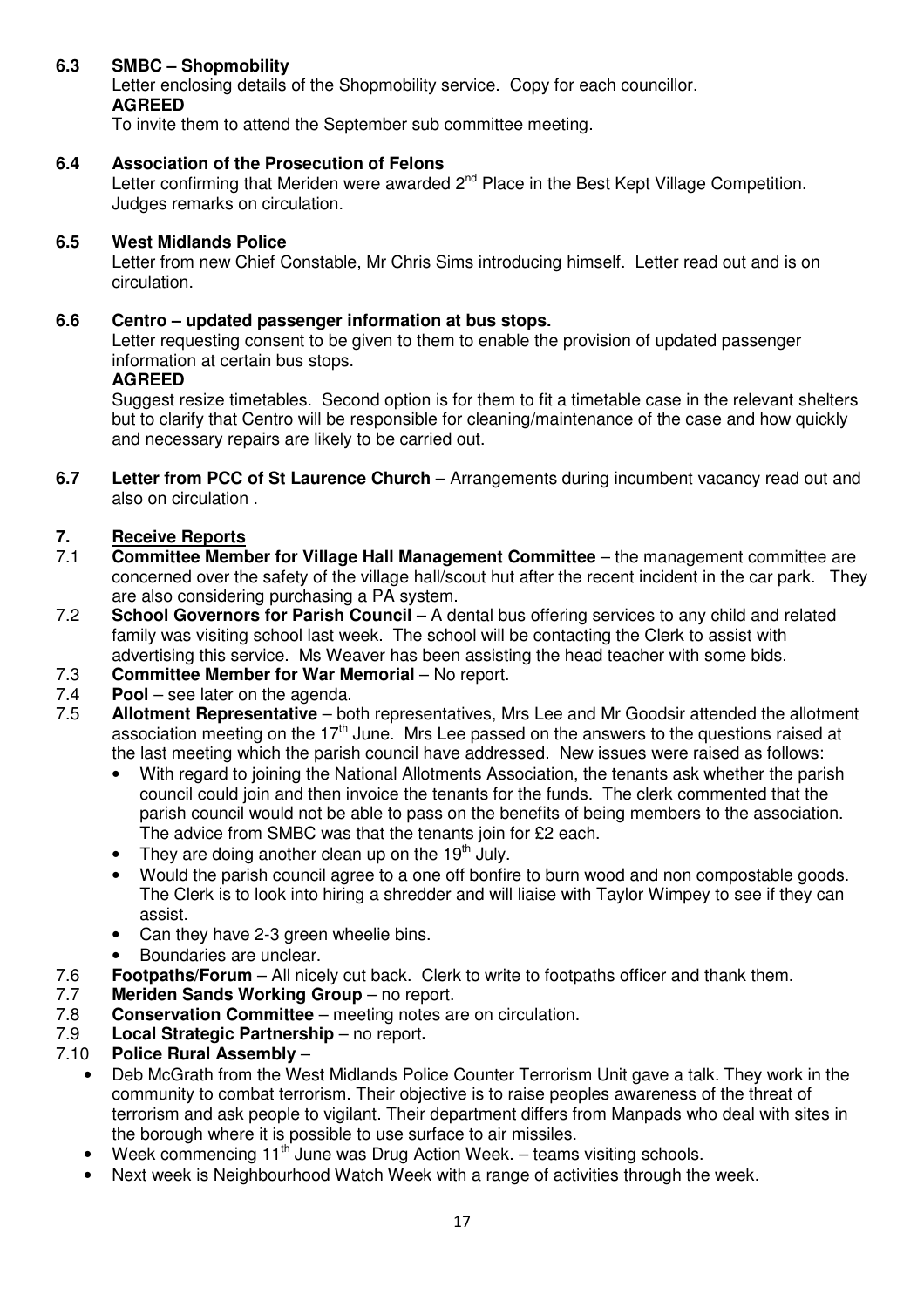- "Boy Racers" have been displaced from areas and are now using new sites. WMP are aware of this and working with it.
- New Chief Constable he wants to develop the policing pledge so it is more relevant to each area in the borough. This is work in progress.
- Shoplifting/theft is on the up. Residents need to take responsibility and not leave ground floor windows and doors open. (they went up one street in Shirley early one morning and found 15 unsecure houses).
- Canabis factories on the up nationally. They are asking communities to be aware of rented houses with blacked out windows and foil ducts. Residents should not approach them themselves as often the premises are booby trapped – they should call the police to investigate.
- Police helicopter based at BIA was torched by two youths. It was only insured for public liability and will cost some £4 million to replace.
- 19<sup>th</sup> September Open day at Shirley police station. More info to follow.
- Inspector Sarling will email the new police priority dates to me.<br>7.11 **Solihull Area Committee** next meeting  $2^{nd}$  July in Meriden V
- **Solihull Area Committee** next meeting 2<sup>nd</sup> July in Meriden Village Hall. All Councillors and Clerks are welcome to attend. The new Monitoring Officer from SMBC will be attending along with the Neighbourhood Projects Manager.
- 7.12 **Tree Wardens**  no report.
- 7.13 **Village Appraisal** see agenda item 8.2
- 7.14 **West Midlands Police** no report.
- 7.15 **Community Surgery** two police and neighbourhood co-ordinator, chair and clerk of the parish council were present. One resident attended. Police have had a few incidents reported around The Green recently and will be contacting SMBC ASB Team about Domehawk Cameras (to be put on next agenda).

A general discussion then took place around anti social behaviour with the following suggestions:

- Mr Markham promoted Young Farmers and the clerk will contact the local clubs chair to see how the young people of Meriden could become involved in activities.
- A competition to design a mural for the four walls of the changing rooms at the playing fields in Maxstoke Lane. The graffiti which is currently covering the walls would be very difficult to remove and will probably just appear again. Best way to get rid of it would be to paint over it but by doing this it may be more respected. Graeme and Shirley agreed to take on this project and to produce a plan.

# **8. Village Matters**

# 8.1 **Development**

Clerk has received confirmation from SMBC that it is intended that both the perimeter track and football pitches will be provided at the new facility at Maxstoke Lane.

# 8.2 **Village Appraisal**

.

- a) Parish Plan Production costs.
	- i) Layout rather than the excessive costs of a graphic designer, Iain knows somebody who could assist with the layout and is familiar with the relevant software. **RESOLVED**  Cost to be capped at £200
	- ii) Printing costs quote obtained from Norwood Press for a 28 page full colour document 1400 copies = £1280. Look Local Printing - £1605 and Hannah Print £1295. **RESOLVED**

Printing to be given to Norwood Press in the sum of £1280.

b) On the  $9<sup>th</sup>$  July, Rosie, Iain and Mel will be presenting a lunchtime seminar to the agencies about issues raised in the parish plan. The aim is to get agreement from those agencies of a date when projects will be completed by.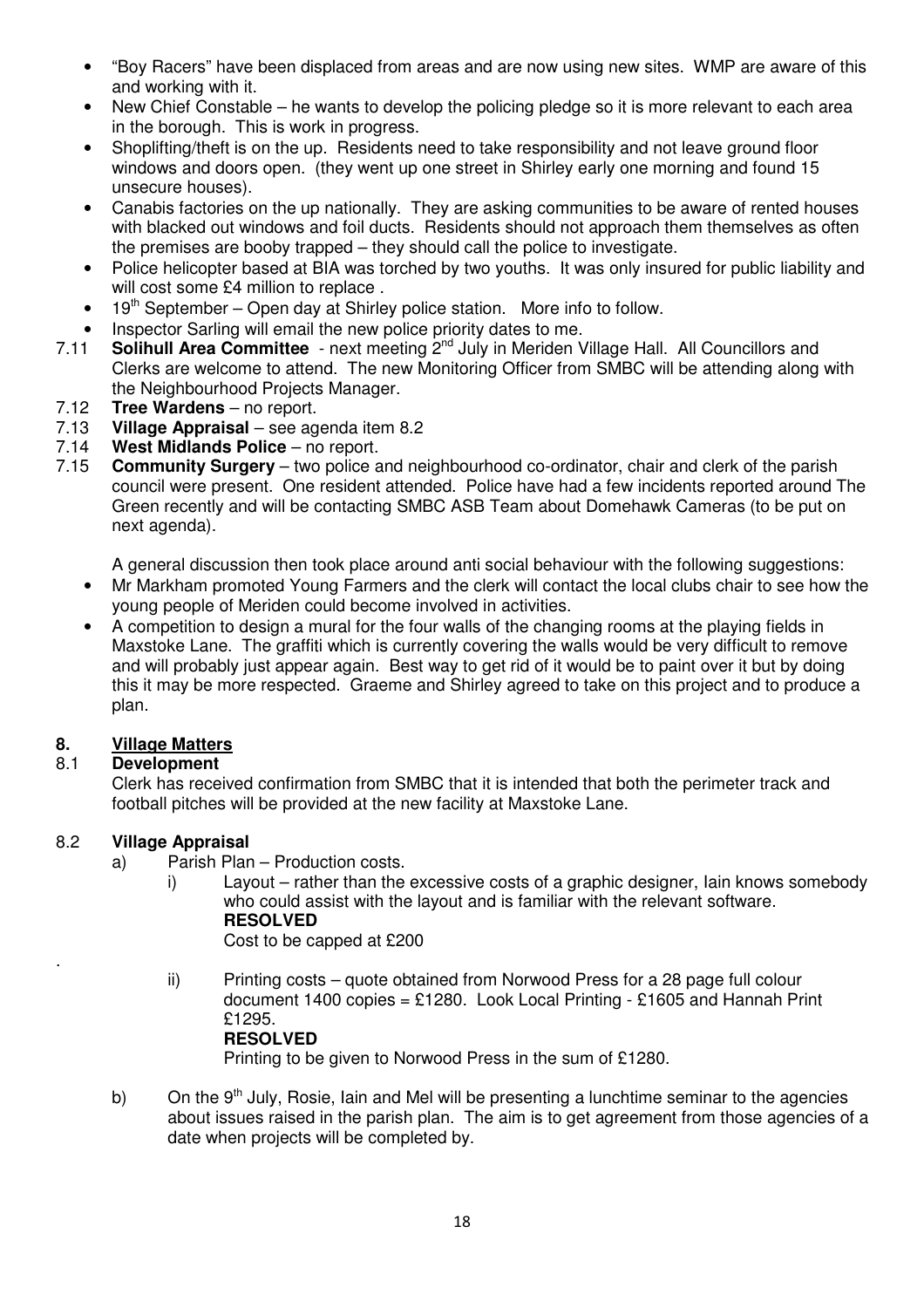# 8.3 **Community Speed Watch**

Three sites have been risk assessed – Hampton Lane, Main Road two places and Fillongley Road two places. The Codes of Practice forms need to be signed and then we can commence, Sarah will be chasing these. Once these are all in then Sarah will draw up a schedule.

## 8.4 **Alcohol Free Zone**

No report.

# 8.5.1 **Allotments**

Tenant has asked to keep bees on the allotments. Number 11 of the Allotment Tenancy Agreement states "not to keep any animals or livestock (including bees) of any kind upon the Allotment except to the extent permitted by Section 12 of the Allotments Act 1950". (ie hens and rabbits). **AGREED** 

Not to amend point 11 of the tenancy agreement to allow the keeping of bees and to decline the request.

# 8.6 **Remembrance Day Service purchase of equipment.**

Cheaper quotes have been obtained but a site meeting with the police is required to clarify the exact number of signs required.

# 8.7 **New play equipment at Maxstoke Lane playing fields.**

Now installed. SMBC informed and thanked for their assistance in this project.

# 8.8 **Pond**

Levels are low. Concerns over the welfare of the fish. SMBC have been informed.

### 8.9 **Notice Board at the Library**

Needs new Perspex as it is scratched and making the notices difficult to read. Quote received from SMG Services for the purchase and installation of new Perspex is £105. Just to install the Perspex would be £40.

# **RESOLVED**

For the sum of £105 to be agreed, the clerk to try and source the Perspex cheaper first.

### 8.10 **Quality Parish Status.**

A review of where we are with the qualifying for Quality Parish Status.

# **a) Annual Report 2008/2009**

#### **AGREED**

That the draft annual report circulated with the agenda is approved by the Parish Council.

### **b) "Surgeries"**

The District Councillors would like to hold joint community surgeries with Meriden Parish Council. This item to be put on the agenda for the next meeting.

### **c) Other outstanding requirements.**

Qualified clerk, parish plan, completion of the portfolio (approx 20-30 hours work).

### **8.11 Moles at Playing Fields.**

Mole hills are on the increase in the playing fields. Concern over damage to mowers. Quote received in the sum of £180 plus VAT for trapping It was felt that trapping would not solve the issue long term. One suggestion was for a wildlife area as with Lavender Hall Park. **AGREED** 

Clerk to meet with Brian Ball at the playing fields to discuss a wildlife area where the moles are. Ie at the far side of the tennis courts along the hedge.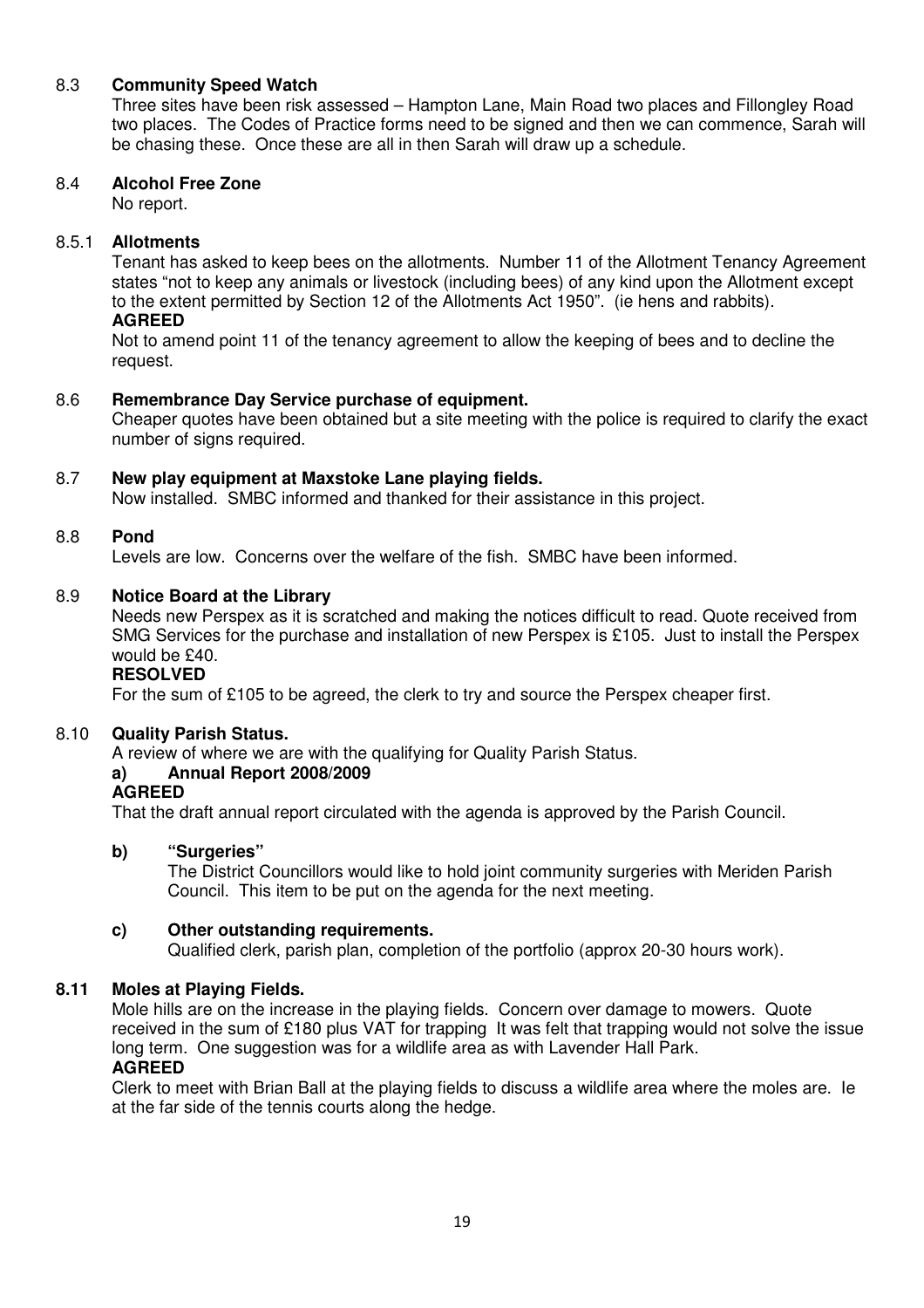# **9 Planning Matters**

- **9.1 2009/780 Spar Stores, 1 The Green Replacement signate.** 1x non illuminated commodity board.
	- **RATIFIED**

Agreed, provided the front one is not illuminated.

**9.2 2009/792 – Appletrees, Fillongley Road, Meriden –** Two storey front and rear extensions. **RATIFIED** 

Over intensification, concerns over light restriction to Arden Close. Neighbour notification.

**9.3 2009/804 – Spar Stores, 1 The Green** – Listed building consent for replacement signage. 1x illuminated commodity board to the side elevation. **RATIFIED** 

Objected as long as the front one is not illuminated.

- **9.4 2009/826 Roden, Back Lane, Meriden**  Single storey rear extension, replacement front porch and demolition of garage and a revised gravelled car parking hardstanding. **RATIFIED**  Neighbour notification.
- **9.5 2009/857 1 Wayside Cottage, Meriden**  two storey side extension over existing single storey side extension.  **RESOLVED**

Leave to neighbour notification.

**9.6 2009/908 – 21 Bonneville Close, Millison's Wood** – 2 storey side utility and garage extension with 2 new bedrooms over. **RESOLVED** 

Object – impact on neighbours and surrounding area. Neighbour notification.

### **10. Accounts**

### **10.01 Public Liability Insurance Renewal**

- Renewal notice received in the sum of £1318.00
- The play equipment has historically been insured for public liability cover only and not loss or damage. The cost of insuring the new piece of equipment for loss and damage is £252 per annum.

**RESOLVED** 

That the new piece of equipment is insured for loss and damage as per the quote above.

### **RESOLVED**

That the accounts are approved for payment.

### **11. Date of Next Meeting**

The next meeting is sub committee meeting on Wednesday 8<sup>th</sup> July 2009 and the next Parish Council Meeting is on Monday  $27<sup>th</sup>$  July 2009 at 7.30pm in the Village Hall.

There being no further business, the Chair thanked everyone for attending and declared the meeting closed at 9.25pm.